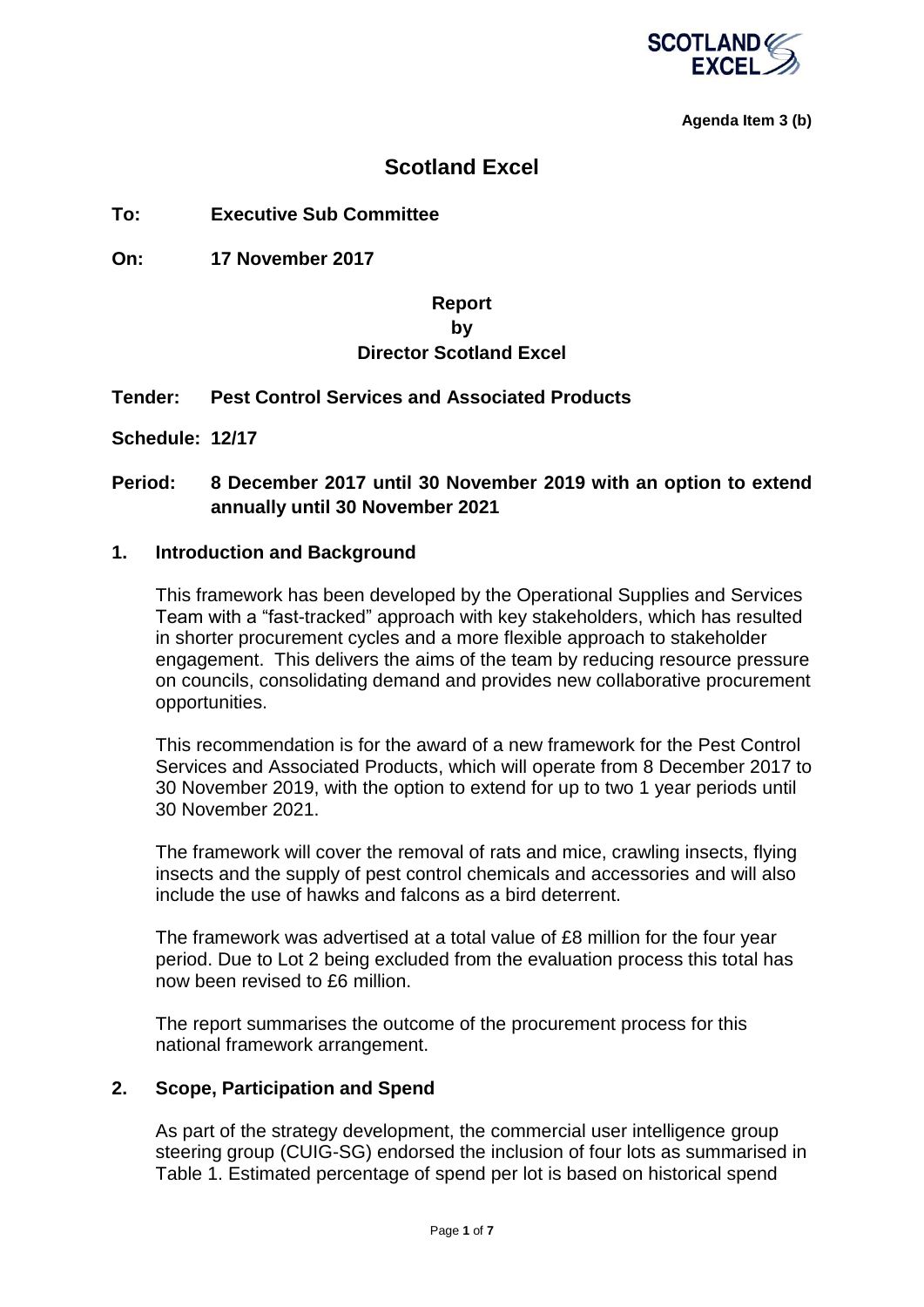data but actual purchasing patterns may differ depending on council requirements.

|            |                                    | Estimated %age of |
|------------|------------------------------------|-------------------|
| Lot Number | Lot Name                           | Spend             |
| Lot 1      | <b>Pest Control Services</b>       | 25%               |
| Lot 2      | <b>Bird Control Services</b>       | 25%               |
| Lot 3      | <b>Raptor Services</b>             | 25%               |
|            | <b>Pest Control and Associated</b> | 25%               |
| Lot $4$    | Products                           |                   |

#### **Table 1: Lotting Structure**

The lotting structure recognises the importance of councils being able to purchase pest control services whilst allowing access for a range of suppliers to bid.

The Scotland Excel Operational Supplies and Services Team engaged with the councils to request requirements and anticipated timescales for tenders. Of all responses received, 84% of respondents confirmed they wanted the Operational Supplies and Services Team to tender this opportunity in the first two years of the team being in place.

## **3. Procurement Process**

A Prior Information Notice (PIN) was published on 11 May 2017 which resulted in expressions of interest from 13 companies. A number of supplier engagement meetings were held with suppliers to understand the current marketplace, inform the supply base of Scotland Excel's intentions and to generate interest from SME's.

As the CUIG-SG endorsed a 'fast-tracked' approach to this opportunity, a more flexible approach to stakeholder engagement was taken.

As a matter of best practice and to ensure that the framework aligned with the councils' requirements, a programme of consultation was conducted to understand their current purchasing practices and future requirements that could be covered by this framework.

This information was used to generate the specifications and selection/award criteria.

To ensure maximum competition, an open tender process was followed to establish the framework. The tender was advertised on the Official Journal of the European Union and the Public Contracts Scotland portal on 26 August 2017. The tender process was conducted using the Public Contracts Scotland Tender system (PCS-T).

The procurement process followed a two stage tendering procedure. Stage one, Qualification was conducted using the European Single Procurement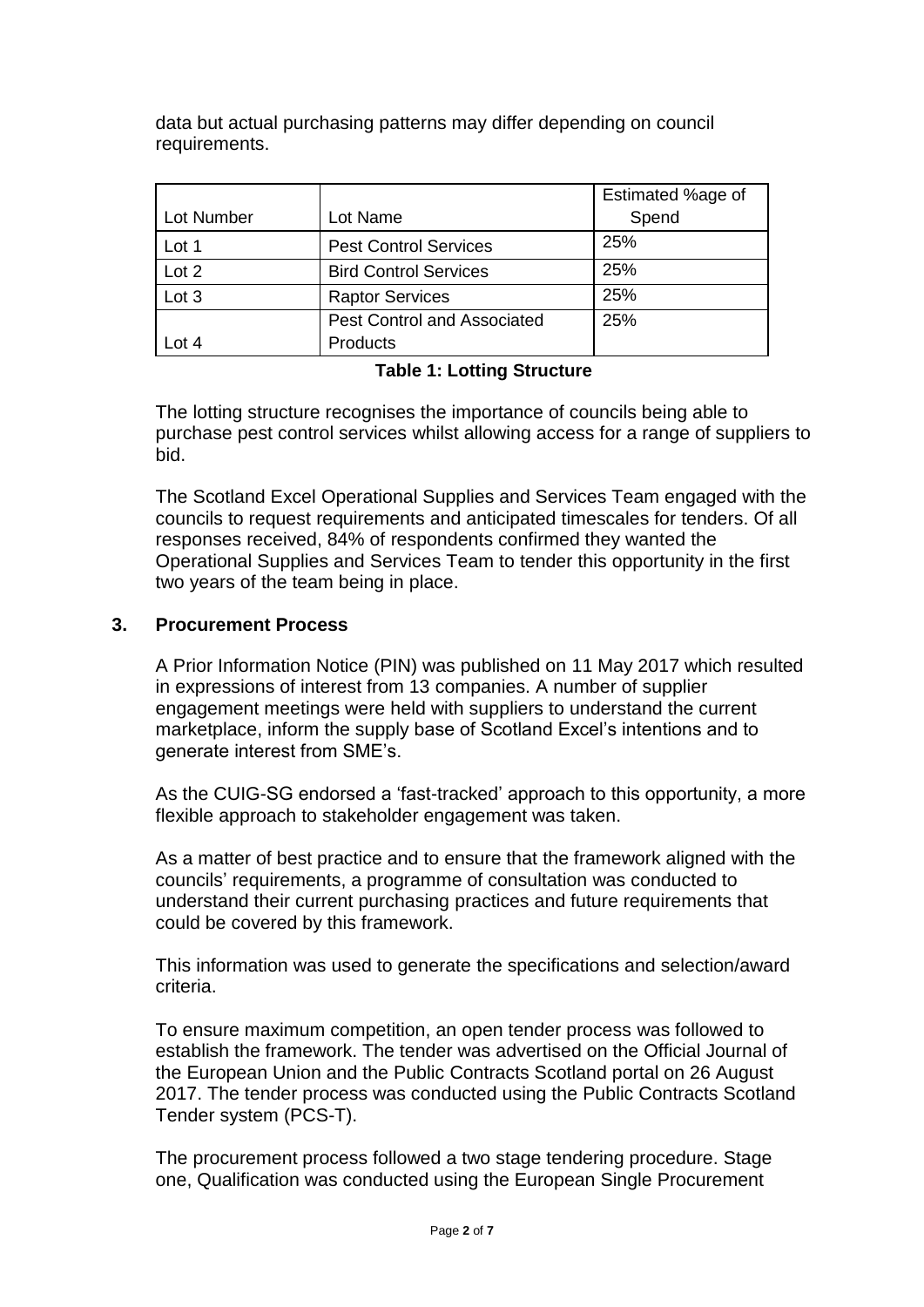Document (ESPD). Within the ESPD tenderers are required to answer questions relating to conduct and business probity along with questions on insurance, financial standing, quality management, health and safety and environmental management.

At the second stage of the process, the offers were evaluated against the following criteria and weightings for all lots:

Commercial 80%

Technical 20%

Within the technical section for both lots, bidders were required to complete scored questions and method statement to evidence their knowledge and general suitability as service providers. This included, servicing the framework requirements, supply chain sustainability issues, community benefits and fair work practices.

Within the commercial section, bidders were invited to offer on a lot-by-lot basis.

## **4. Report on Offers Received**

The tender document was downloaded by 19 companies, with 8 tender responses received. One late bid was also submitted which was also rejected.

A summary of all offers received and their SME status is provided in Appendix 1.

Following a full evaluation, scoring was completed, and Appendix 2 confirms the scoring achieved by each bidder.

The quality and range of responses for lot 2 made full evaluation impossible due to a number of abnormally low and high bids. As a result, this lot was excluded from the evaluation process and will not proceed to award.

### **5. Recommendations**

Scotland Excel recognised through feedback from the commercial UIG (CUIG-SG) steering group that the local authorities required a robust collaborative framework to support their requirements for Pest Control Services.

Based on the evaluation undertaken in line with the criteria and weightings set out above, it is recommended that placings on a multi supplier framework are awarded to 8 suppliers across the 4 lots as outlined in Appendix 2.

The 8 recommended suppliers are a range of small and large businesses which provide the choice, scope and broad range of services and products required by councils as well as representing best value and providing geographical coverage.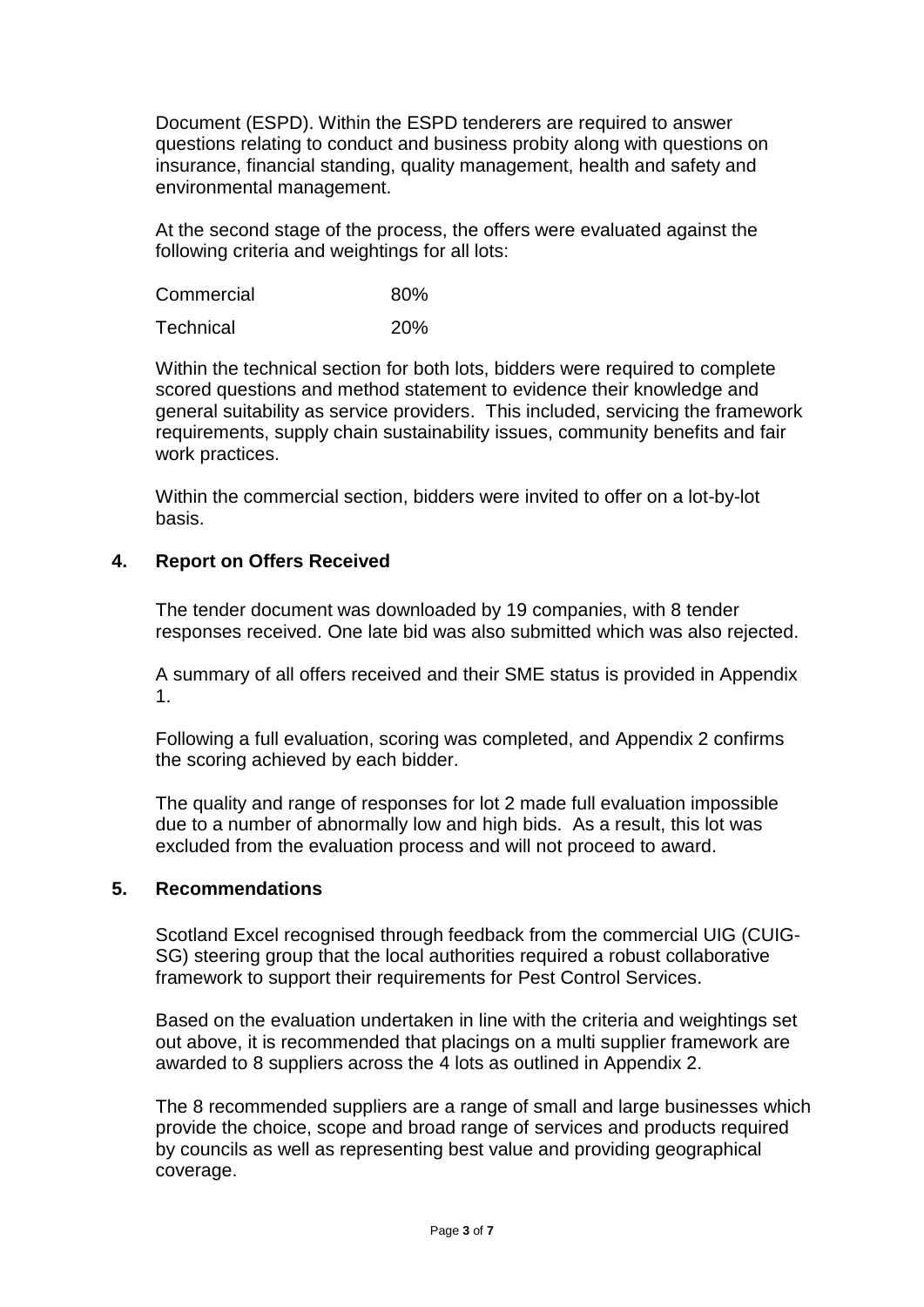### **6. Benefits**

#### **Savings**

The projected savings per council were based on an average basket of goods tendered against the most competitive basket of goods tendered.

The projected average saving across all councils is 5% which equates to an estimated total saving of approximately £75k per annum, based on current spend forecasts.

Savings that can be achieved will depend on a council's purchasing practices and the mix of products and services that each council requires.

Finally, this new framework supports councils by reducing workload and resource pressure, allowing council procurement teams to focus on other priorities whilst still providing best value for these requirements.

#### **Price Stability**

Within all lots proceeding to award, the 8 recommended bidders have agreed with the special conditions of framework which states that suppliers will hold their prices firm for the first 12 months of the contract.

After the initial 12 month period, suppliers may submit a price increase on an annual basis. Any price increase will not exceed the rate of the Consumer Price Index (CPI) increase in the preceding 12 months.

### **Sustainable Procurement Benefits**

#### **Community Benefits**

The majority of contractors have made major commitments in terms of the type and volume of community benefits that will be delivered locally should they be successful in securing work under the framework.

A sample of the wide range of benefits offered directly relating to work awarded under the framework includes:

- employability events and training sessions to council apprentices
- employability workshop or events in schools, college or community groups
- sponsorship of local sports teams and community events
- donations of products and vouchers
- recruitment of apprentices
- recruitment of full time employees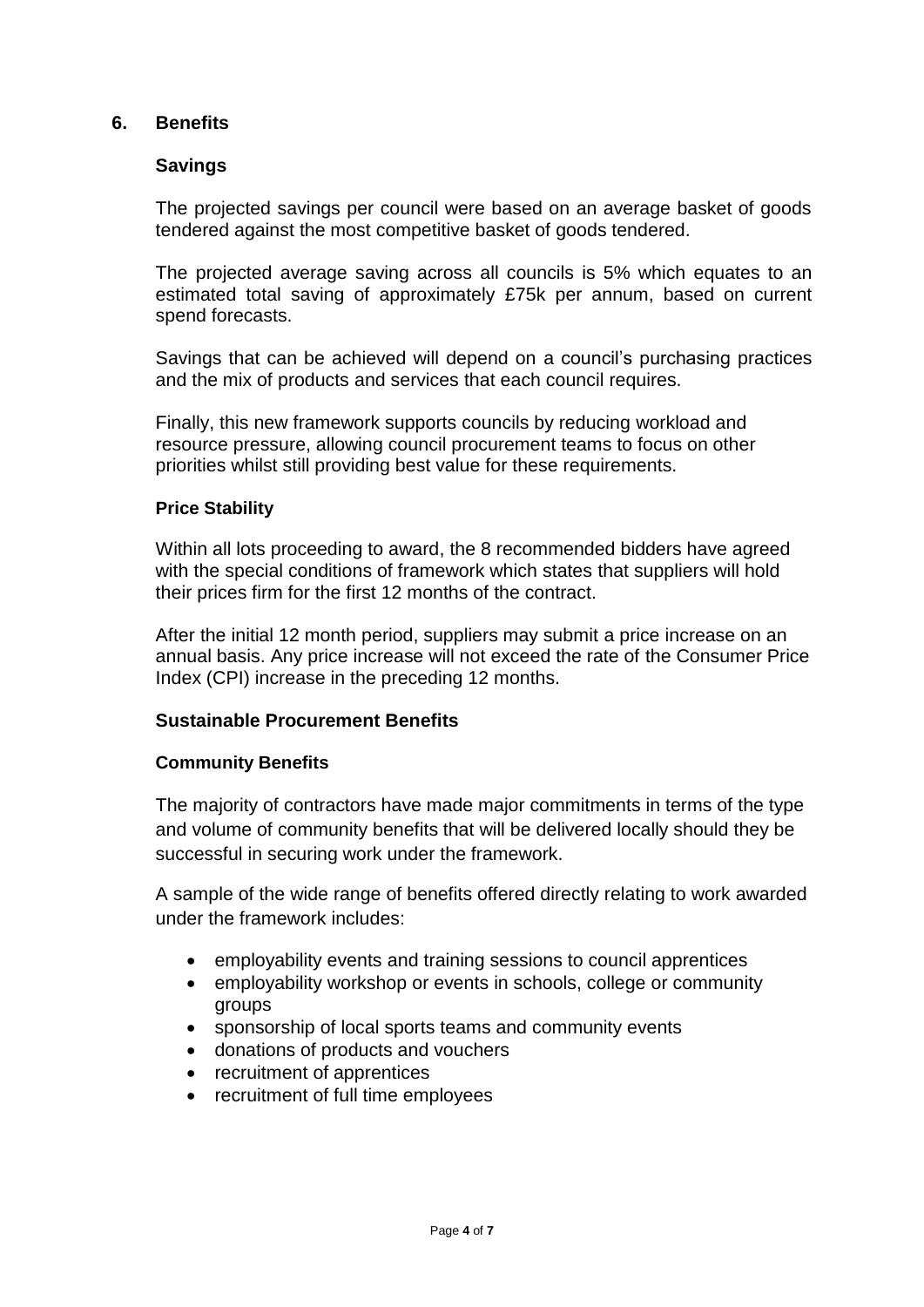### **Fair Work Practices**

Bidders were also asked to confirm their approach to fair work practices and the Scottish Living Wage. Of the 8 recommended suppliers, 4 suppliers are accredited living wage employer, 3 suppliers pay the Scottish Living Wage or above to all employees (except volunteers, apprentices and interns). 1 supplier has committed to gaining the accreditation over the initial 2 year contract period.

#### **Other Benefits**

The framework will provide councils with a clear pricing and delivery/ mileage charge structure, simplifying the purchase process and ensuring Best Value is achieved.

In addition, the recommended suppliers include 2 small Scottish suppliers and 1 sole trader, supporting the Scottish economy.

An ability for the suppliers who are being awarded a place on the framework to subcontract to smaller local businesses has also been built in to the Terms and Conditions for this framework.

## **7. Contract Mobilisation and Management**

Each supplier will be invited to a mobilisation meeting to outline the operation of the framework, roles and responsibilities, management information requirements and community benefits commitments. Both suppliers and participating members will be issued with a mobilisation pack containing all required details to launch the framework.

In accordance with Scotland Excel's established contract and supplier management programme, this framework has been classified as a level 3 arrangement in terms of both risk and spend requiring annual supplier and user group reviews as appropriate.

### **8. Summary**

This framework for pest control services & associated products aims to maximise collaboration, promote added value and deliver best value. A range of benefits can be reported in relation to savings, price stability, sustainability and community benefits.

The Executive Sub Committee is requested to award placings on the framework to the recommended Tenderers listed and marked in Appendix 2 to this report.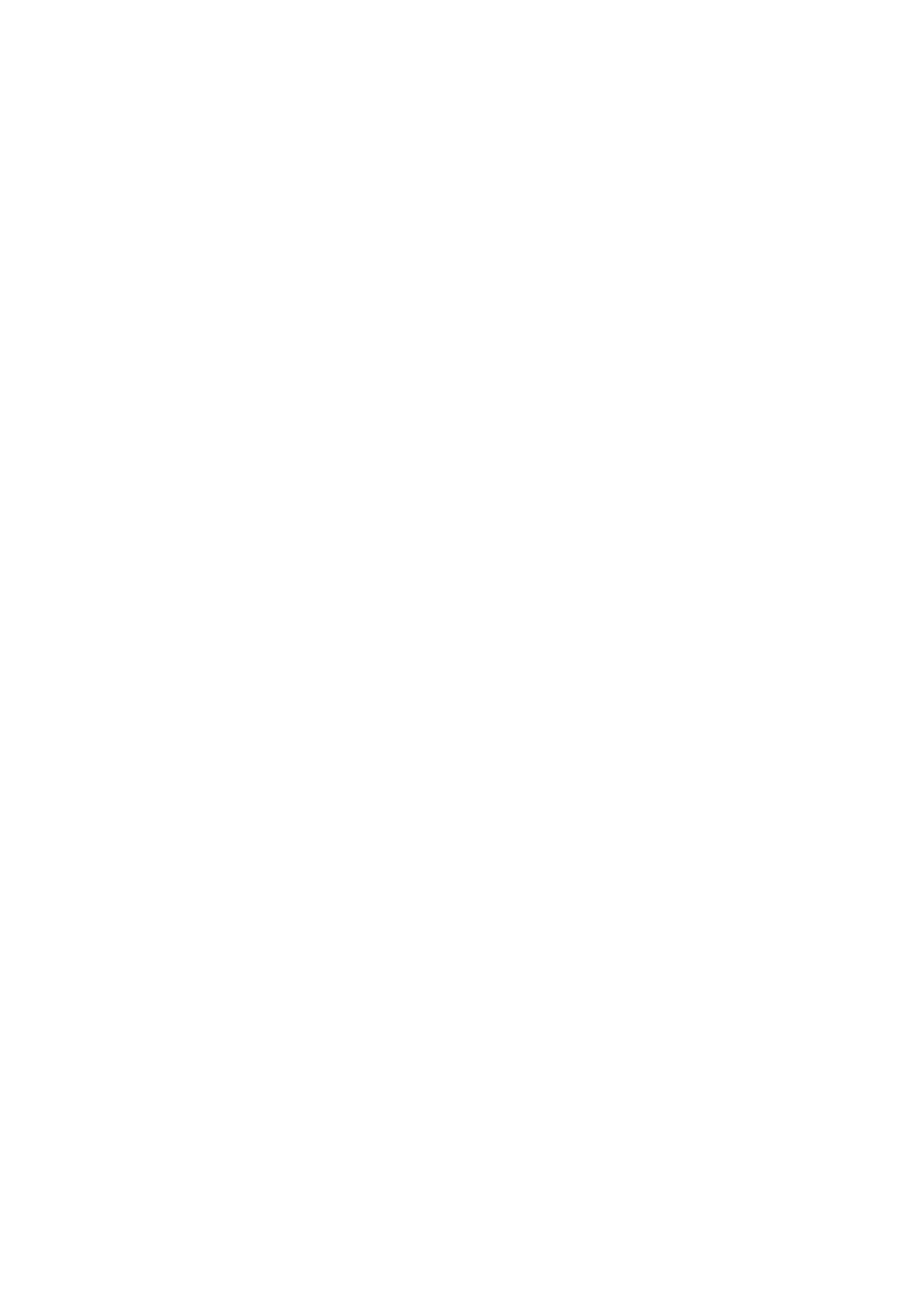# **Appendix 1 -Offers Received and SME Status**

| <b>Tenderers</b>                                                          | <b>SME Status</b> | Location        | <b>Lots Tendered</b> |
|---------------------------------------------------------------------------|-------------------|-----------------|----------------------|
| <b>Anderson Pest Prevention</b>                                           | Sole Trader       | Moray           |                      |
| <b>Ecolab Limited</b>                                                     | Large             | Caerphilly      | 1, 2, 3              |
| <b>Graham Environmental Services</b><br>Limited (t/a Graham Pest Control) | Small             | Perth & Kinross | 1, 2                 |
| Killgerm Chemicals Limited                                                | Large             | West Yorkshire  | 4                    |
| Mitie Pest Control Limited                                                | Large             | Gloucestershire | 1, 2, 3              |
| North East Falconry Limited                                               | Small             | Tyne and Wear   | 1, 2, 3              |
| <b>Orbis Protect Limited</b>                                              | Large             | Middlesex       | 1, 2                 |
| Pestguard Services (Scotland) Limited                                     | Small             | Renfrewshire    | 1, 2                 |

Late Offer

| <b>Tenderers</b>        | Location |
|-------------------------|----------|
| Rentokil Initial UK Ltd | Surrey   |

# **Appendix 2 - Scoring and Recommendations**

(Asterisk (\*) denotes recommended supplier)

| Lot 1 - Pest Control Services                          |              |
|--------------------------------------------------------|--------------|
| <b>Tenderer</b>                                        | <b>Score</b> |
| Ecolab Limited*                                        | 95.50        |
| Graham Environmental Services Limited (t/a Graham Pest |              |
| Control)*                                              | 75.00        |
| Mitie Pest Control Limited*                            | 75.00        |
| Pestguard Services (Scotland) Limited*                 | 61.25        |
| Orbis Protect Limited*                                 | 58.50        |
| Anderson Pest Prevention*                              | 52.50        |
| North East Falconry Limited                            | 46.75        |

| <b>Lot 2 - Bird Control Services</b>                   |            |
|--------------------------------------------------------|------------|
| <b>Tenderer</b>                                        |            |
| <b>Ecolab Limited</b>                                  |            |
| Graham Environmental Services Limited (t/a Graham Pest | <b>Not</b> |
| Control)                                               | proceeding |
| Mitie Pest Control Limited                             | to award   |
| North East Falconry Limited                            |            |
| <b>Orbis Protect Limited</b>                           |            |
| Pestguard Services (Scotland) Limited                  |            |